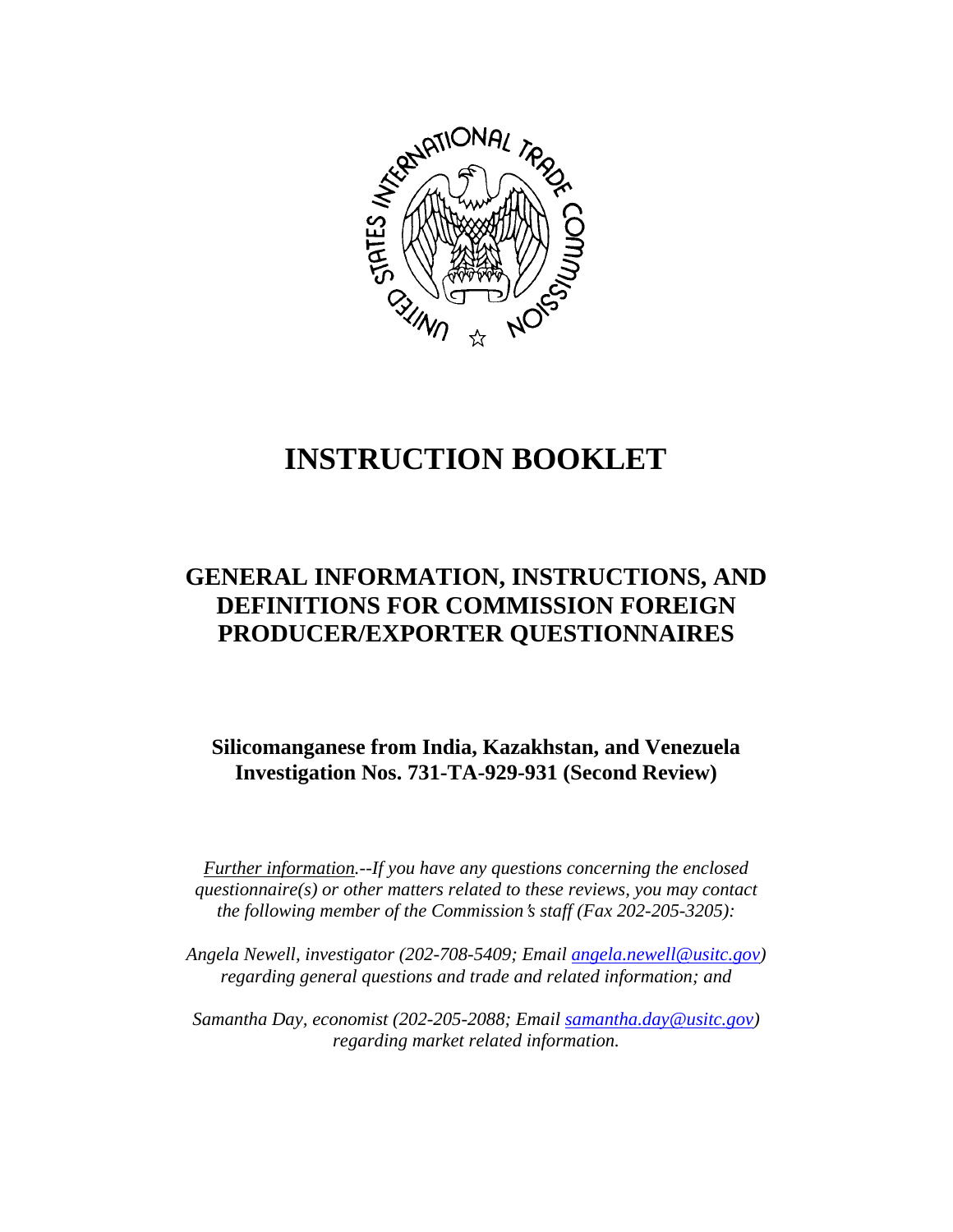#### **GENERAL INFORMATION**

*Background*.--On May 23, 2002, the Department of Commerce issued antidumping duty orders on imports of silicomanganese from India, Kazakhstan, and Venezuela (67 F.R. 36149).

On April 2, 2007, the Commission instituted reviews pursuant to section 751(c) of the Tariff Act of 1930 (19 U.S.C. § 1675(c)) (the Act) to determine whether revocation of the orders would be likely to lead to continuation or recurrence of material injury to the domestic industry within a reasonably foreseeable time (72 F.R. 15726). Following five year reviews by Commerce and the Commission, effective November 30, 2007, Commerce issued a continuation of the antidumping duty orders on silicomanganese from India, Kazakhstan, and Venezuela (73 F.R. 841, January 4, 2008).

On October 1, 2012, the Commission instituted reviews pursuant to section 751(c) of the Tariff Act of 1930 (19 U.S.C. § 1675(c)) (the Act) to determine whether revocation of the orders would be likely to lead to continuation or recurrence of material injury to the domestic industry within a reasonably foreseeable time (77 F.R. 59970). Each order for which the Commission and Commerce make affirmative determinations will remain in place. If the Commission or Commerce makes a negative determination on a particular order, the Department of Commerce will revoke that order.

Questionnaires and other information pertinent to these reviews are available at http://www.usitc.gov/trade\_remedy/731\_ad\_701\_cvd/investigations/2012/silicomanganese\_in\_k z\_ve/reviewphase.htm. Address all correspondence to the United States International Trade Commission, Washington, DC 20436. Hearing-impaired individuals can obtain information regarding these reviews via the Commission's TDD terminal (202-205-1810).

*Due date of questionnaire(s).*--Please submit the completed questionnaire(s) to the United States International Trade Commission so as to be received by no later than **May 17, 2013**. Because Commission staff might contact you with questions during the course of the proceeding, save the final version of the document(s) and retain all files and worksheets associated with the completed questionnaire(s). Please also retain a copy of the final document that you submit.

*Service of questionnaire response(s)*.--In the event that your firm is a party to this proceeding, you are required to serve a copy of the questionnaire(s), once completed, on parties to the proceeding that are subject to administrative protective order (see 19 CFR  $\S 207.7$ ). A list of such parties is maintained by the Commission's Secretary and may be obtained by calling 202-205-1803. A certificate of service must accompany the copy of the completed questionnaire(s) you submit (see 19 CFR § 207.7).

*Confidentiality*.--The commercial and financial data furnished in response to the enclosed questionnaire(s) that reveal the individual operations of your firm will be treated as confidential by the Commission to the extent that such data are not otherwise available to the public and will not be disclosed except as may be required by law (see 19 U.S.C. § 1677f). Such confidential information will not be published in a manner that will reveal the individual operations of your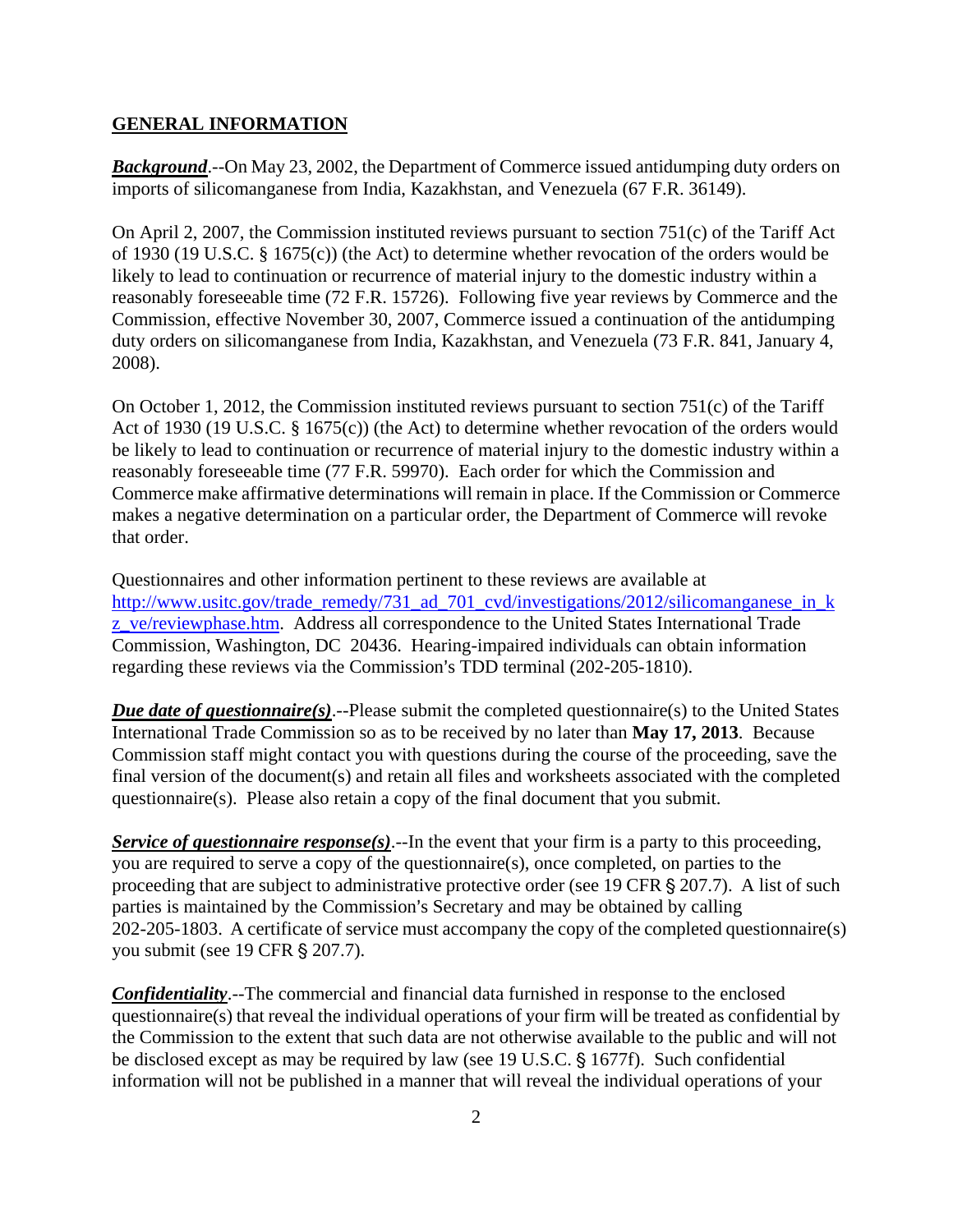#### **GENERAL INFORMATION—***Continued*

firm; however, general characterizations of numerical business proprietary information (such as discussion of trends) will be treated as confidential business information only at the request of the submitter for good cause shown.

*Verification***.--The information submitted in the enclosed questionnaire(s) is subject to audit and verification by the Commission. To facilitate possible verification of data, please keep all your workpapers and supporting documents used in the preparation of the questionnaire response(s).**

*Release of information*.--The information provided by your firm in response to the questionnaire(s), as well as any other business proprietary information submitted by your firm to the Commission in connection with this proceeding, may become subject to, and released under, the administrative protective order provisions of the Tariff Act of 1930 (19 U.S.C. § 1677f) and section 207.7 of the Commission's Rules of Practice and Procedure (19 CFR § 207.7). This means that certain lawyers and other authorized individuals may temporarily be given access to the information for use in connection with this proceeding or other import-injury proceedings conducted by the Commission on the same or similar merchandise; those individuals would be subject to severe penalties if the information were divulged to unauthorized individuals.

#### **INSTRUCTIONS**

*Answer all questions*.-- Do not leave any question or section blank unless a questionnaire expressly directs you to skip over certain questions or sections. If the answer to any question is zero or "none," enter the number zero or "none." If information is not readily available from **your records in exactly the form requested, furnish carefully prepared estimates.** Answers to questions and any necessary comments or explanations should be entered in the space provided or in a separate MS word document submitted along with the questionnaire(s). If your firm is completing more than one questionnaire in connection with this proceeding (i.e., a producer, importer, and/or purchaser questionnaire), you need not respond to duplicated questions in the questionnaires.

*Consolidate all establishments in India, Kazakhstan, or Venezuela*.--Report the requested data for your establishment(s) located in India, Kazakhstan, or Venezuela. **Firms operating more than one establishment should combine the data for all establishments into a single report.** 

*Electronic completion***.-- Please electronically enter your responses into the Commission provided MS Word document**. The MS Word versions of all the questionnaires in this proceeding are available online at the ITC web page or may be obtained directly from the Commission's Investigator, Angela Newell (angela.newell@usitc.gov, or 202-708-5409).

*Electronic submission***.--** Responding firms should submit their questionnaire responses electronically in MS Word format. The submission of questionnaire responses in the MS Word format allows the Commission to electronically extract data from questionnaires and thus, compile,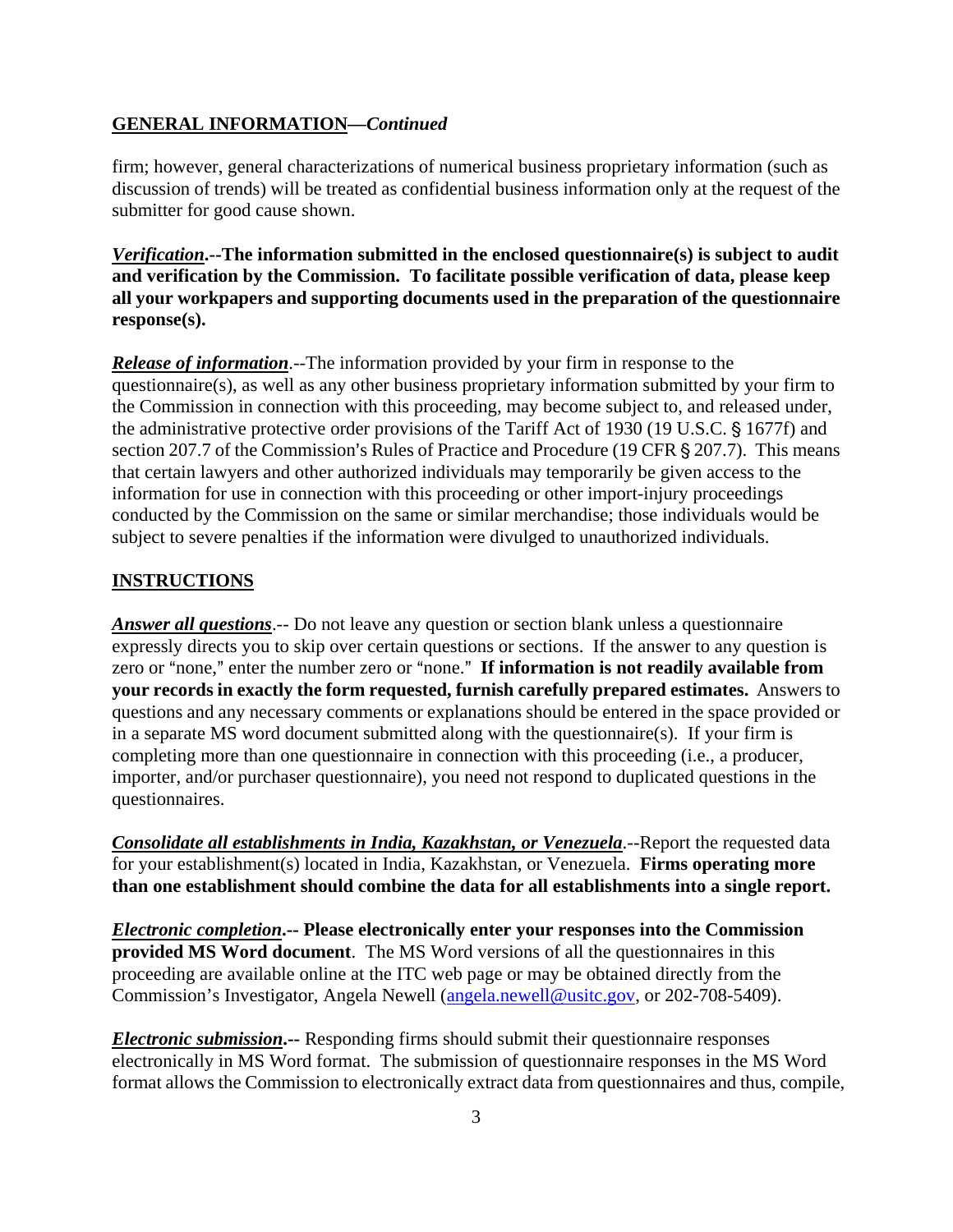### **INSTRUCTIONS--***Continued*

assess, and analyze submitted data more efficiently and promptly. Furthermore, the electronic submission of questionnaires completed in MS Word facilitates the Commission's ability to produce documents that comply with Section 508 of the Rehabilitation Act of 1973. There are three electronic submissions options detailed below.

#### **OPTIONS FOR FILING**

This questionnaire is available as a "fillable" form in MS Word format on the Commission's website at

**http://www.usitc.gov/trade\_remedy/731\_ad\_701\_cvd/investigations/2012/silic omanganese\_in\_kz\_ve/reviewphase.htm.** *Please do not attempt to modify the format or permissions of the questionnaire document*. Please complete the questionnaire and submit it electronically using one of the methods noted below. If your firm is unable to complete the MS Word questionnaire or cannot use one of the electronic methods of submission, please contact the Commission for further instructions.

• **Upload via Secure Drop Box.**—Upload the completed questionnaire in MS Word format along with a scanned copy of the signed certification page (page 1) through the Commission's secure upload facility:

*Web address*: https://dropbox.usitc.gov/oinv/ *Pin*: SIMN

**• E-mail**.—E-mail your questionnaire to the investigator identified on page 1 of the Instruction Booklet; include a scanned copy of the signed certification page (page 1). Type the following in the e-mail subject line: BPI Questionnaire, **INV. NOS. 731-TA-929-931 (Second Review)**. *Please note that submitting your questionnaire by e-mail may subject your firm's business proprietary information to transmission over an unsecure environment and to possible disclosure. If you choose this option, the Commission warns you that any risk involving possible disclosure of such information is assumed by the submitter and not by the Commission.* 

**• Compact disc (CD)**.— Copy your MS Word questionnaire onto a CD. Also, please include a signed certification page (page 1) and mail to the U.S. International Trade Commission, 500 E Street SW, Washington, DC 20024. *It is strongly recommended that you use an overnight mail service. U.S. mail sent to government offices undergoes additional processing which not only results in substantial delays in delivery but may also damage CDs.* 

**Note: If you are a party to the proceeding, and service of the questionnaire is required, such service should be made in paper form.**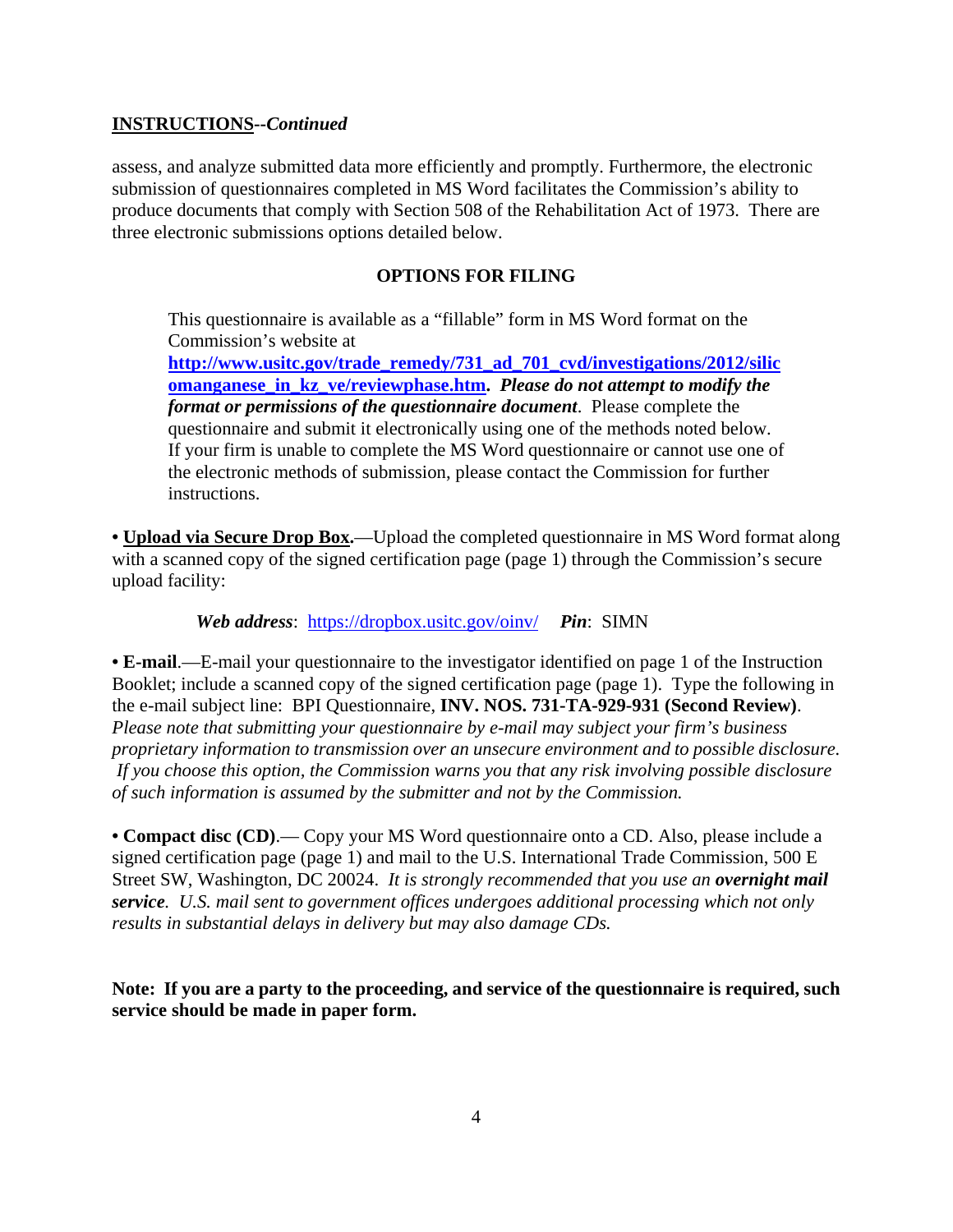## **DEFINITIONS**

*Silicomanganese*.-- The products covered are all forms, sizes and compositions of silicomanganese, except low-carbon silicomanganese, including silicomanganese briquettes, fines and slag. Silicomanganese is a ferroalloy composed principally of manganese, silicon and iron, and normally contains much smaller proportions of minor elements, such as carbon, phosphorous and sulfur. Silicomanganese is sometimes referred to as ferrosilicon manganese. Silicomanganese is used primarily in steel production as a source of both silicon and manganese. Silicomanganese generally contains by weight not less than 4 percent iron, more than 30 percent manganese, more than 8 percent silicon and not more than 3 percent phosphorous. Silicomanganese is properly classifiable under subheading 7202.30.0000 of the Harmonized Tariff Schedule of the United States (HTSUS). The low-carbon silicomanganese excluded from this scope is a ferroalloy with the following chemical specifications: minimum 55 percent manganese, minimum 27 percent silicon, minimum 4 percent iron, maximum 0.10 percent phosphorus, maximum 0.10 percent carbon and maximum 0.05 percent sulfur. Low-carbon silicomanganese is used in the manufacture of stainless steel and special carbon steel grades, such as motor lamination grade steel, requiring very low carbon content. It is sometimes referred to as ferromanganese-silicon. This scope covers all silicomanganese, regardless of its tariff classification. Although the HTSUS subheadings are provided for convenience and customs purposes, the written description of the scope is dispositive.

*Firm*.--An individual proprietorship, partnership, joint venture, association, corporation (including any subsidiary corporation), business trust, cooperative, trustee in bankruptcy, or receiver under decree of any court.

*Related firm*.--A firm that your firm solely or jointly owned, managed, or otherwise controlled; a firm that solely or jointly owned, managed, or otherwise controlled your firm; and/or a firm that was solely or jointly owned, managed, or otherwise controlled by a firm that also solely or jointly owned, managed, or otherwise controlled your firm.

*Establishment*.--Each facility of a firm in India, Kazakhstan, or Venezuela involved in the production of silicomanganese (as defined above), including auxiliary facilities operated in conjunction with (whether or not physically separate from) such facilities.

*United States*.--For purposes of these reviews, the 50 States, Puerto Rico, the U.S. Virgin Islands, and the District of Columbia.

*Importer*.--Any person or firm engaged, either directly or through a parent company or subsidiary, in importing silicomanganese (as defined above) into the United States from a foreign manufacturer or through its selling agent.